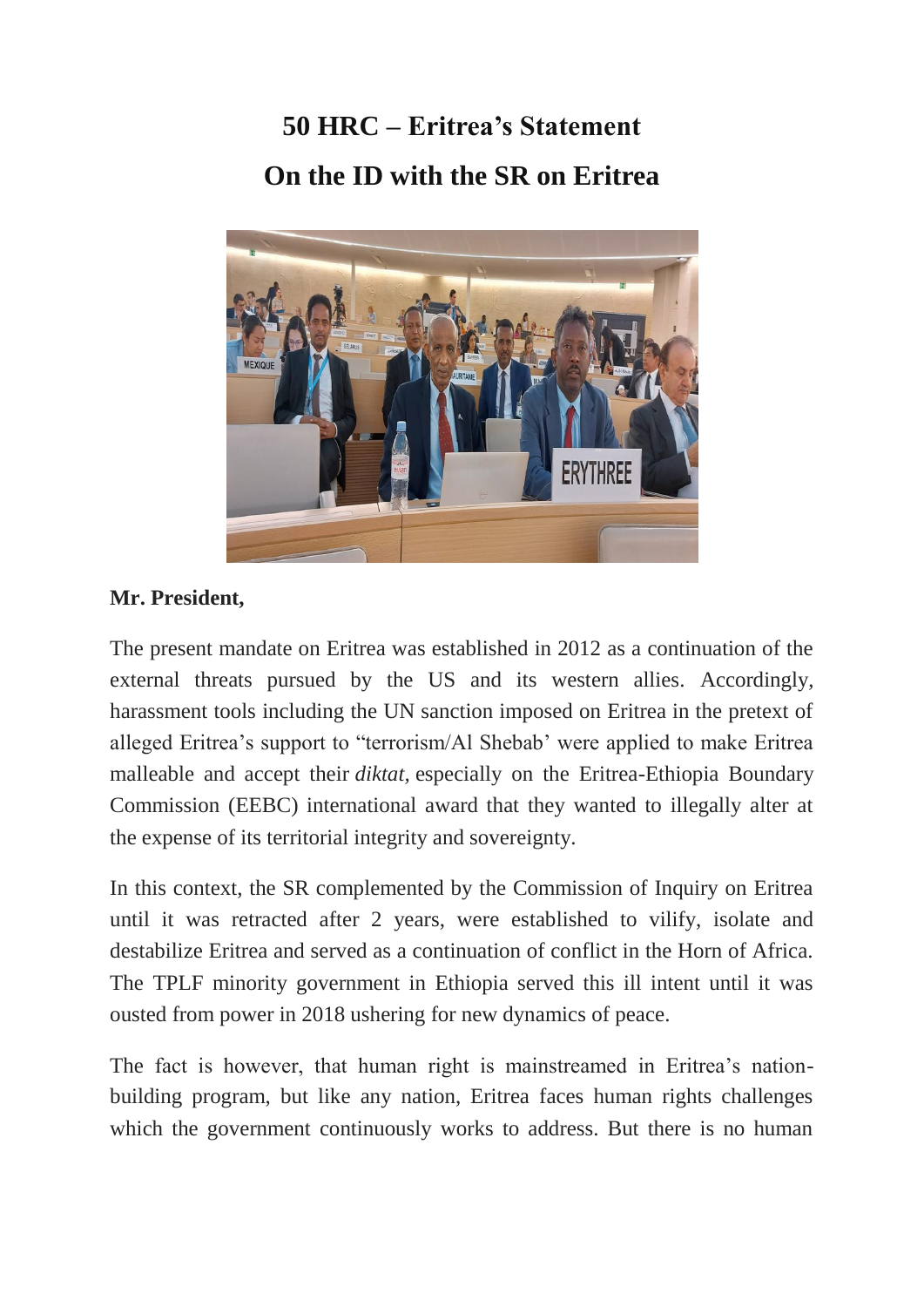rights crisis that warrants its treatment under HRC special mandate as any challenges can better be addressed through the UPR and other engagements.

On the onset, the rapporteur has devoted substantial portion of the report to the situation in Tigray region on Ethiopia overstepping his mandate and thus my delegation will not respond to any part of the extraneous report. We also deeply regret that the mandate holder attacked the national service program which is the backbone of Eritrea's national defense capabilities ascertaining the right of selfdefense, the right to live in peace without any threat and defend its sovereignty.

In essence, the Report at hand as usual lacks objectivity and is compounded by failures that violate the Code of Conduct of Special Procedures. Moreover, it is irresponsible that the SR again comes with unsubstantiated information from selected, anonymous and dubious sources through remote monitoring aiming to label baseless allegations previously clarified and rejected and will not respond again to these outrageous allegations.

After the restoration of the Eritrea-Ethiopia peace in 2018 with implications to the revitalization of the Horn of Africa regional dynamics, the Tigray crisis has been invented to abort this new dynamics and re-assert US and western ally's geopolitical agendas in the new reality of the shifting global order. Simultaneous failed insurrectional attacks were thus waged to change the Eritrean Government and in parallel reinstate the TPLF clique back into power in Ethiopia. It is unacceptable that the mandate holder fails to condemn the national security threats and the illegal UCMs imposed on Eritrea by the USA and EU.

In the context of the law enforcement measures taken by the Ethiopian government, it is unacceptable that the Tigray crisis has been exploited for scapegoating Eritrea through unfounded human rights allegations including obstruction of humanitarian assistance by Eritrean forces. My delegation totally rejects the allegations.

In conclusion, Mr. President, the SR report at hand is again crafted only to level the ground for the continuation of the unfair and unjust mandate which has not created dividend and my delegation thus calls on delegates to;